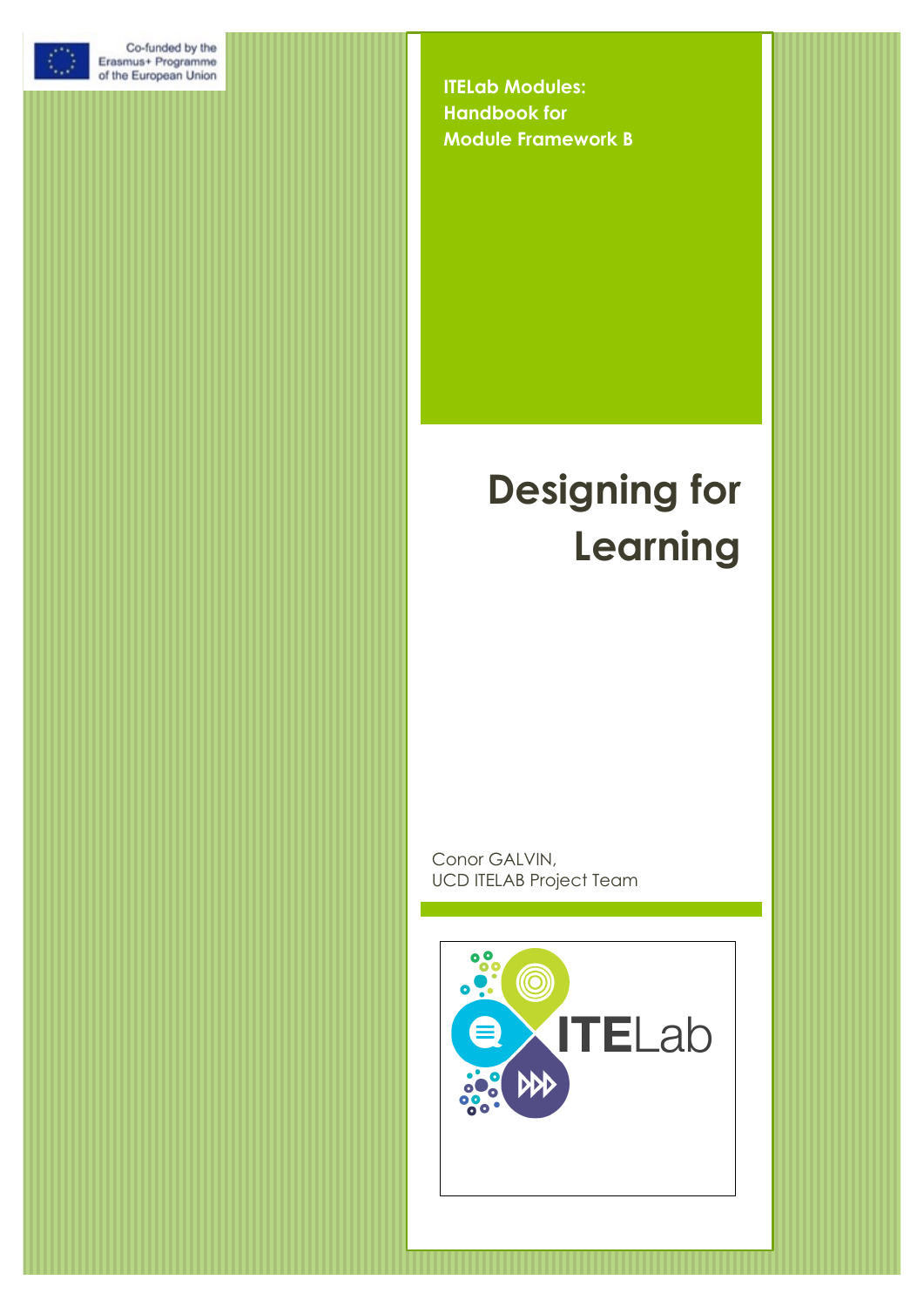



# **WELCOME TO THE ITELAB MODULE FRAMEWORK ON DESIGNING FOR LEARNING**

**W**elcome to the final run of this **ITELab** Module Framework **Designing for Learning.** The framework is designed for generalist use, not just for IT / ICT specialist student teachers – it is assembled to be relevant to all beginning teachers / teachers in formation.

We suggest that the materials and activities referenced below can provide all or some of the basis for a 6-week block of work with student teachers; ideally having some placement access during that block.

**ITELab Handbooks** act as reference points for suggested activities and build on the collective experience of the ITELab partnership project. They are not a prescription but instead act as a reference point and guide for local activity.

This short handbook on the **ITELab** Module Framework **Designing for Learning** is designed to help anyone using the framework – or some aspects of it – to integrate ITELab resources into their courses. It provides an overview of the underpinning ITELab philosophy and an outline of the framework structures, activities, and possible assessment arrangements. The handbook has now been revised for a final time in light of three pilot / beta test runs.

We hope this handbook in its now final form offers a good start-point for work on developing better, pedagogically-infused technology usage among teacher educators and student teachers, and that users enjoy working with the framework materials provided.

*Conor Galvin (PhD)* UCD ITELab Team Leader, 2017-19

October 2019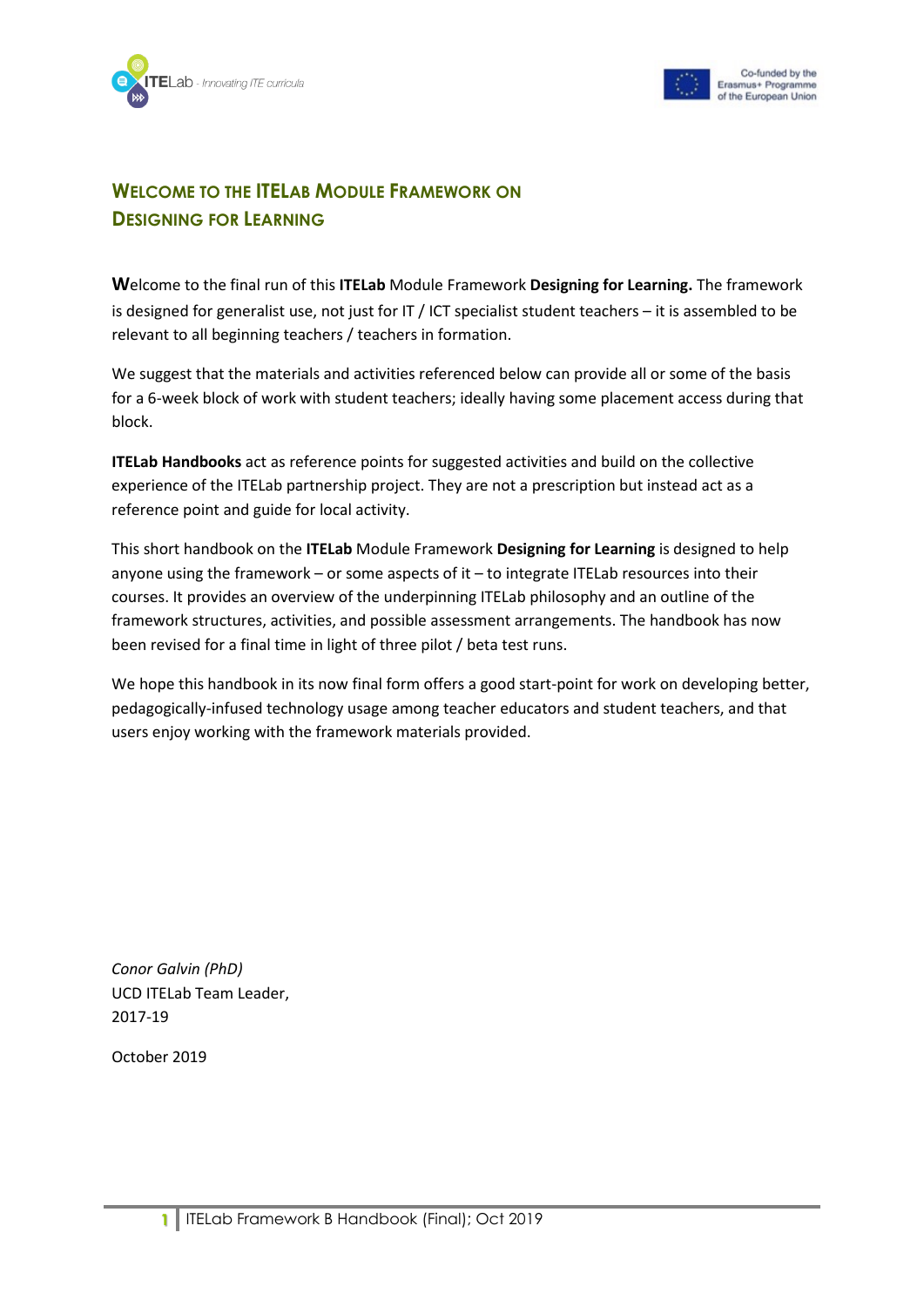



## **Designing for Learning.**

Content & Activity Summary

| <b>UNIT /WEEK</b> | <b>TOPIC</b>                                                                                                                                                                                                                                                                                                                                                                                                  |
|-------------------|---------------------------------------------------------------------------------------------------------------------------------------------------------------------------------------------------------------------------------------------------------------------------------------------------------------------------------------------------------------------------------------------------------------|
| <b>Wk1</b>        | What is Learning Design and why does it concern us?<br>An exploration of the nature and value of<br>learning design                                                                                                                                                                                                                                                                                           |
| Wk <sub>2</sub>   | c21 Learning: capability, innovative teaching & learning:<br>What is "innovative teaching practice"?<br>What are the characteristics of a "21st<br>$\bullet$<br>century educator" and a "21st century<br>learner" ?<br>How might capabilities help us understand this<br>conceptualisation of (new) learning?<br>What school and system factors better support<br>$\bullet$<br>innovative teaching practices? |
| Wk <sub>3</sub>   | Deeper Learning; the use of technology to enhance<br>learnina:<br>'Reverse engineer' one of the examples<br>$\bullet$<br>provided of a highly rated lesson-plan.<br>Test your findings against an authoritative<br>$\bullet$<br>model of technology usage such as TPACK.<br>Focus especially on issues of when, how and<br>$\bullet$<br>how much?                                                             |
| Wk4               | <b>Building Better; using newly-acquired design</b><br>knowledge.<br>Design and develop a lesson drawing on<br>$\bullet$<br>relevant materials from a selected EUN<br>eTwinning Kit.<br>Test the product through a critical peer review<br>$\bullet$<br>process – such as reflective practice                                                                                                                 |
| <b>Wk 5</b>       | Problem Based Learning; getting a technical edge.<br>Exploring PBL & essential elements to develop<br>$\bullet$<br>learning experiences<br>Working on the five PBL design principles in<br>$\bullet$<br>your planning<br>The characteristics of authentic assessment &<br>$\bullet$<br>authentic learning                                                                                                     |
| Wk 6              | <b>Collaborative On-line Projects; issues and practices.</b><br>Identify the key pedagogical<br>$\bullet$<br>approaches/teaching and learning styles that<br>have been used in this project.<br>What issues of cultural awareness and ethics<br>$\bullet$<br>does this project raise?<br>Identify the elements that have come together<br>to make this project successful.                                    |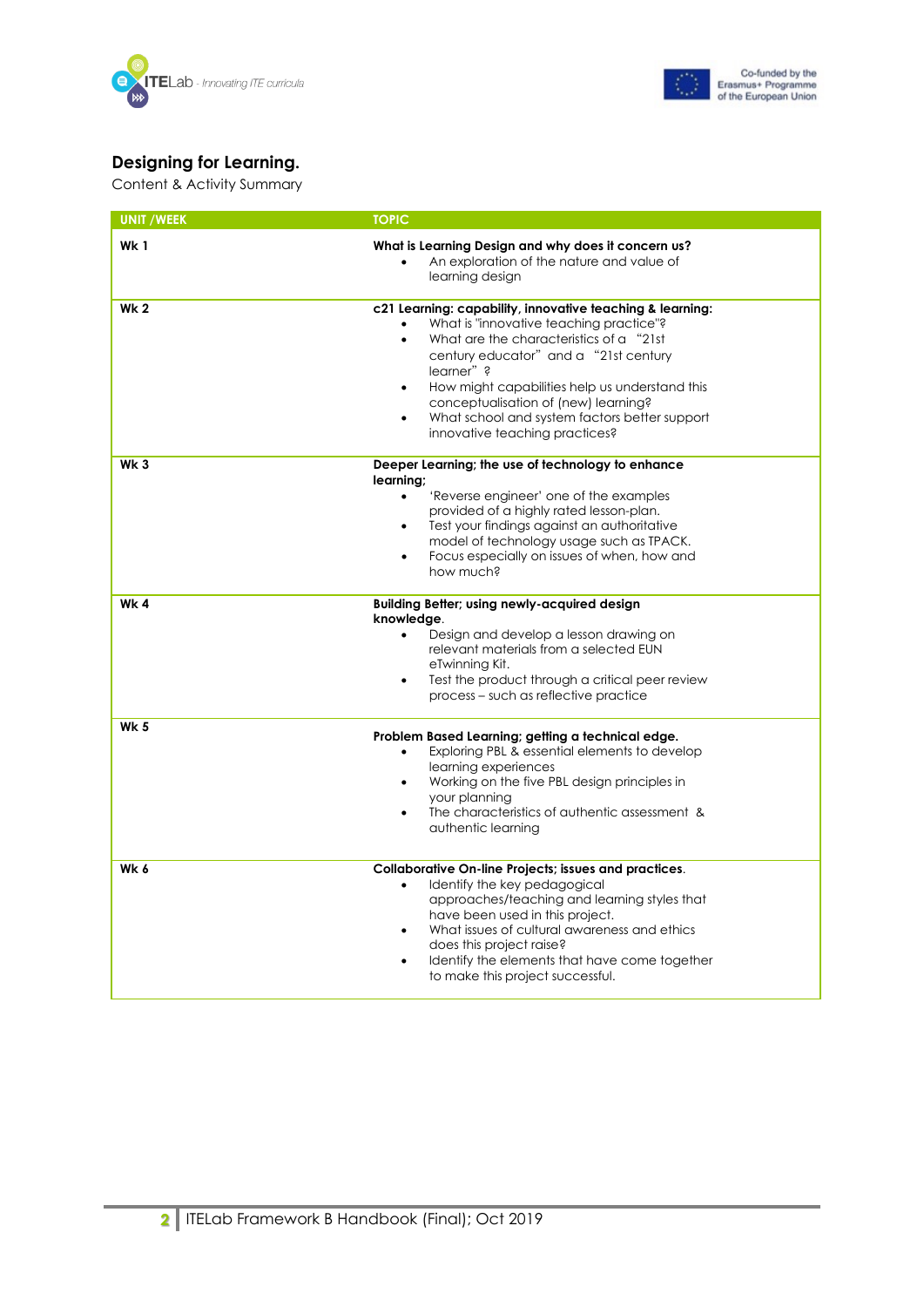



## **Designing for Learning; Assessment**

| <b>Assessment Type</b>                                      | <b>Assessment Description</b>                                                                                                                                                            | % of final<br>grade | <b>Timing</b> |
|-------------------------------------------------------------|------------------------------------------------------------------------------------------------------------------------------------------------------------------------------------------|---------------------|---------------|
| Lesson Scenario Development.<br>[Locally assigned & Graded] | The design, production, resourcing, and quality-testing of<br>a set of Learning Scenarios suitable for use with a<br>designated learner group and in a specified setting.<br>[SUGGESTED] | 100%                | End of Module |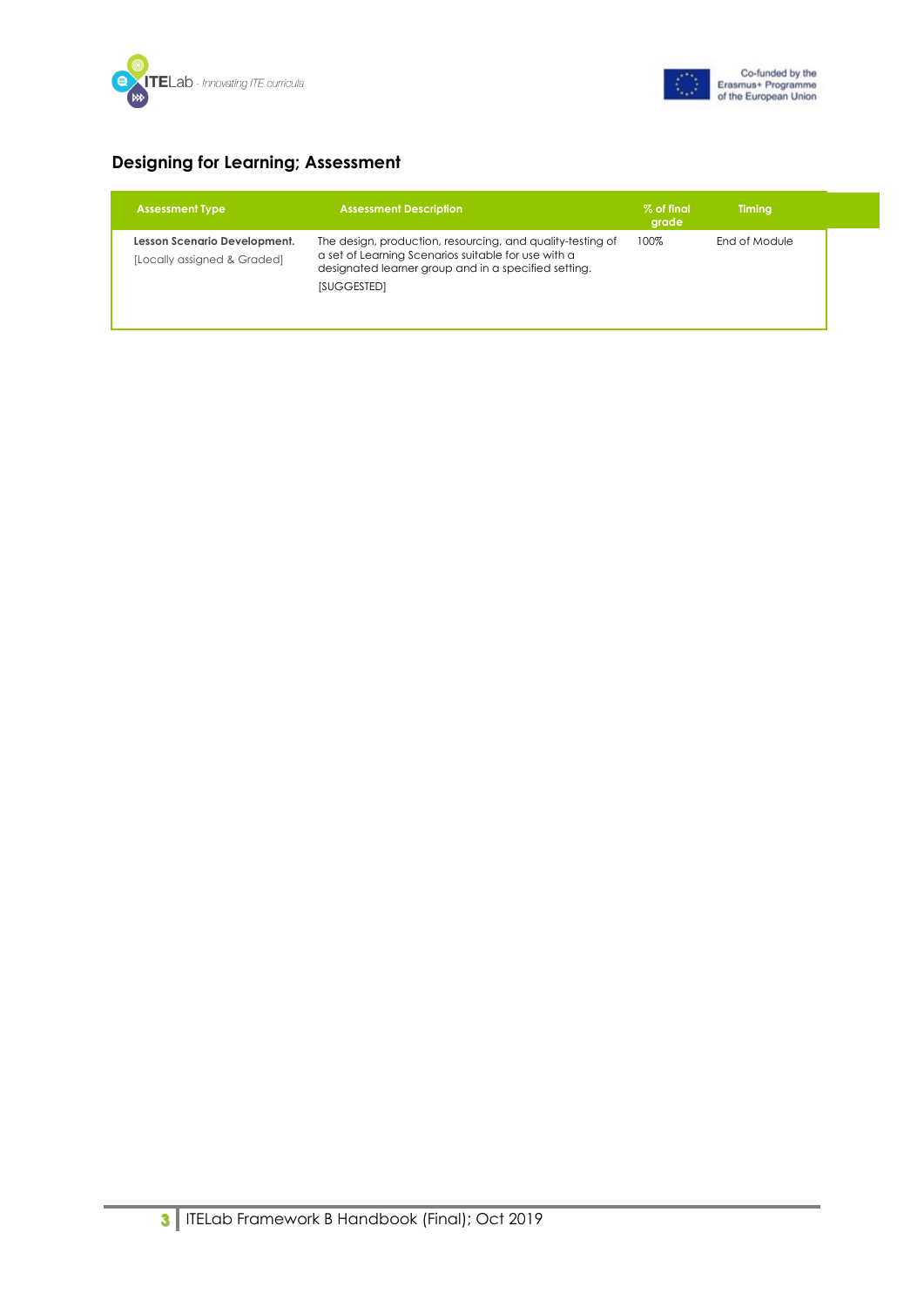



# **MODULE B: Designing for Learning**

[3ECTS Level 3; configuration of hours of direct input & hours of related project work/ self-directed learning to be decided locally]

| <b>Focus</b>                                                                                                                                                                                                                                                                                                                                                                                                                                                                                                                                                                                                                                                       | Concept                                                                                                                                                                         | <b>Competence Areas</b>                                                                                                                                                                                                                                                                                                                                                                                                                                                                                                                                                   | <b>Assessment</b>                                                                                                                                              |  |  |
|--------------------------------------------------------------------------------------------------------------------------------------------------------------------------------------------------------------------------------------------------------------------------------------------------------------------------------------------------------------------------------------------------------------------------------------------------------------------------------------------------------------------------------------------------------------------------------------------------------------------------------------------------------------------|---------------------------------------------------------------------------------------------------------------------------------------------------------------------------------|---------------------------------------------------------------------------------------------------------------------------------------------------------------------------------------------------------------------------------------------------------------------------------------------------------------------------------------------------------------------------------------------------------------------------------------------------------------------------------------------------------------------------------------------------------------------------|----------------------------------------------------------------------------------------------------------------------------------------------------------------|--|--|
|                                                                                                                                                                                                                                                                                                                                                                                                                                                                                                                                                                                                                                                                    |                                                                                                                                                                                 |                                                                                                                                                                                                                                                                                                                                                                                                                                                                                                                                                                           |                                                                                                                                                                |  |  |
| Learning<br>Design for<br><b>Beginning</b><br><b>Teachers</b>                                                                                                                                                                                                                                                                                                                                                                                                                                                                                                                                                                                                      | Designed to: develop<br>understanding,<br>confidence, and good<br>practice among<br>beginning teachers<br>relating to designing<br>and teaching digitally-<br>enhanced classes. | Develop practical<br>$\bullet$<br>capability relating to<br>principled learning design<br>Explore the value of<br>$\bullet$<br>learning scenarios to the<br>beginning teacher /<br>teachers in programmes of<br>formation<br>Professional engagement;<br>communication,<br>collaboration, and co-<br>development.                                                                                                                                                                                                                                                         | The design,<br>production,<br>resourcing, and<br>quality-testing of a set<br>of Learning Scenarios<br>suitable to a<br>designated learner<br>group and setting |  |  |
| At the conclusion of this module participants will be able to:<br>Objectives /<br>Intended<br>meet the challenges of sourcing, (re)purposing, and developing a range of<br>Learning<br>rich-digital instructional / learning materials for use in teaching contexts;<br><b>Outcomes</b><br>plan, teach and evaluate digitally enhanced lessons based on learning<br>$\bullet$<br>scenarios that demonstrate strong levels of understanding and competence in<br>relation learning design principles & practices<br>identify opportunities and plan effectively for classroom and other learning<br>$\bullet$<br>activities that demonstrate innovative ICT usages. |                                                                                                                                                                                 |                                                                                                                                                                                                                                                                                                                                                                                                                                                                                                                                                                           |                                                                                                                                                                |  |  |
| ITELab Modules are framed around the DigCompEdu areas of capability each of which is expressed in<br>terms of specific competence and applications - with a total of 22 competences making up the full<br>frame. These areas focus on different aspects of educators' professional capability and activity. [See<br>Annex 1] These are:1<br>Professional Engagement; using digital technologies for communication, collaboration and<br>1.                                                                                                                                                                                                                         |                                                                                                                                                                                 |                                                                                                                                                                                                                                                                                                                                                                                                                                                                                                                                                                           |                                                                                                                                                                |  |  |
| 2.<br>3.<br>4.<br>5.<br>6.                                                                                                                                                                                                                                                                                                                                                                                                                                                                                                                                                                                                                                         | professional development.<br>learning.<br>active engagement.                                                                                                                    | Digital Resources; sourcing, sharing and creating digital resources.<br>Teaching & Learning; Managing and orchestrating the use of digital technologies in teaching and<br>Assessment; using digital technologies and strategies to enhance assessment.<br>Empowering Learning; using digital technologies to enhance inclusion, personalisation and learners'<br>Facilitating Learners Digital Competence; enabling learners to creatively and responsibly use digital<br>technologies for information, communication, content creation, wellbeing, and problem solving. |                                                                                                                                                                |  |  |

<span id="page-4-0"></span><sup>1</sup> From the final report of the DigCompEdu Project: *European Framework for the Digital Competence of Educators; DigCompEdu*, Redecker, C and Punie, Y (eds) (2017) EUR28775 EN.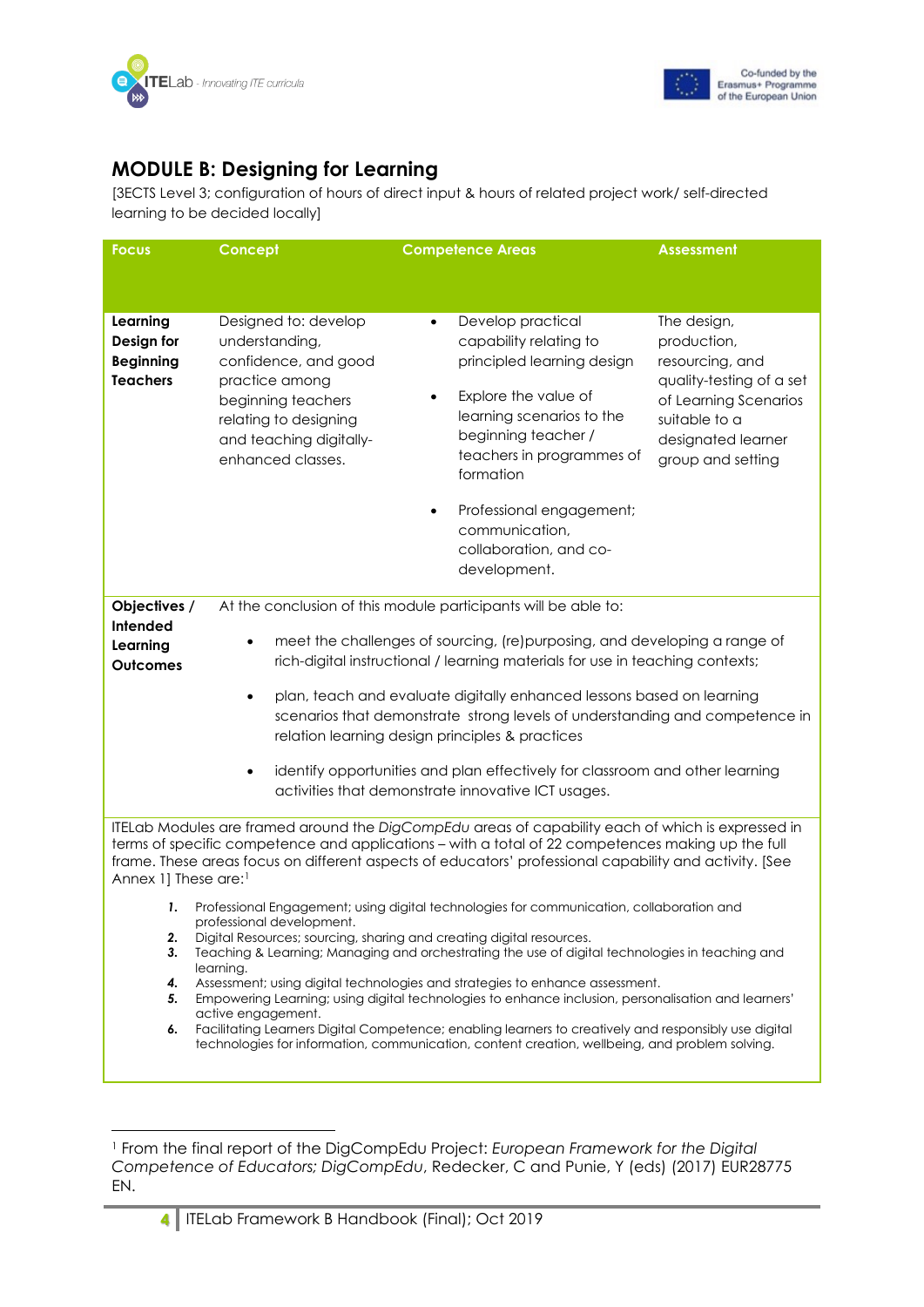



| Unit 1         | <b>UNIT FOCUS: What is Learning Design?</b>                                                                                                                                                                                                                                                                                                                                  |
|----------------|------------------------------------------------------------------------------------------------------------------------------------------------------------------------------------------------------------------------------------------------------------------------------------------------------------------------------------------------------------------------------|
| <b>Wks 1-2</b> | The nature & potential of Learning Design;<br>$\bullet$                                                                                                                                                                                                                                                                                                                      |
|                | Learning Scenario thinking;<br>$\bullet$                                                                                                                                                                                                                                                                                                                                     |
|                | c21 Learning: capabilities for innovative teaching & learning.                                                                                                                                                                                                                                                                                                               |
|                | Unit 1 is about building understanding of the key principles and practices of<br>learning design & translating these into practical classroom/learning focused<br>activity in Learning Scenario format. The underlying model is that the<br>beginning teacher/ student teacher experiences and practice aspects of<br>using ICT more capably with their developing practice. |
|                | Wk1. What is Learning Design?                                                                                                                                                                                                                                                                                                                                                |
|                | Start-up: watch and critically engage with a short video on Learning Design<br>recorded a while back by Prof Grainne Conole:<br>https://www.youtube.com/watch?v=FaJrSwLL8Vg                                                                                                                                                                                                  |
|                | Ask students to listen out for: the underpinning philosophy, the intended uses of<br>the framework, and its seven elements.                                                                                                                                                                                                                                                  |
|                | <b>Development:</b> Working in small groups students first discuss the nature of the<br>module and the 'new' thinking involved. They then visit the Co-Lab site and<br>explore the idea of a Learning Scenario. (http://colab.eun.org/learning-<br>scenarios).                                                                                                               |
|                | Discuss the possible value of this approach and this format to developing<br>teaching plans for class activity. Generate a 2-slide Presentation / Report on<br>findings to share with the class.                                                                                                                                                                             |
|                | <b>Consolidation:</b> Visit either the TPACK site (http://tpack.org/) or the EU<br>DigCompEdu site (https://bit.ly/2zrfyb8). Discuss how one or other this might<br>be used to add an extra layer of value to your scenario development.                                                                                                                                     |
|                | Use a SMART Technologies Online Learning Suite page to share each group's<br>enhanced Learning Scenarios plan.                                                                                                                                                                                                                                                               |
|                | Follow-out: Individually, save locally a personal version of the Learning<br>Scenarios template. Customise to the module as necessary. (http://<br>https://bit.ly/2zS5xkg).                                                                                                                                                                                                  |
|                | Capability building /DigCompEdu focus: 2:1 Selecting Digital Resources, 2:2<br>Creating & Modifying Digital Resources, 3:3 Collaborative learning.                                                                                                                                                                                                                           |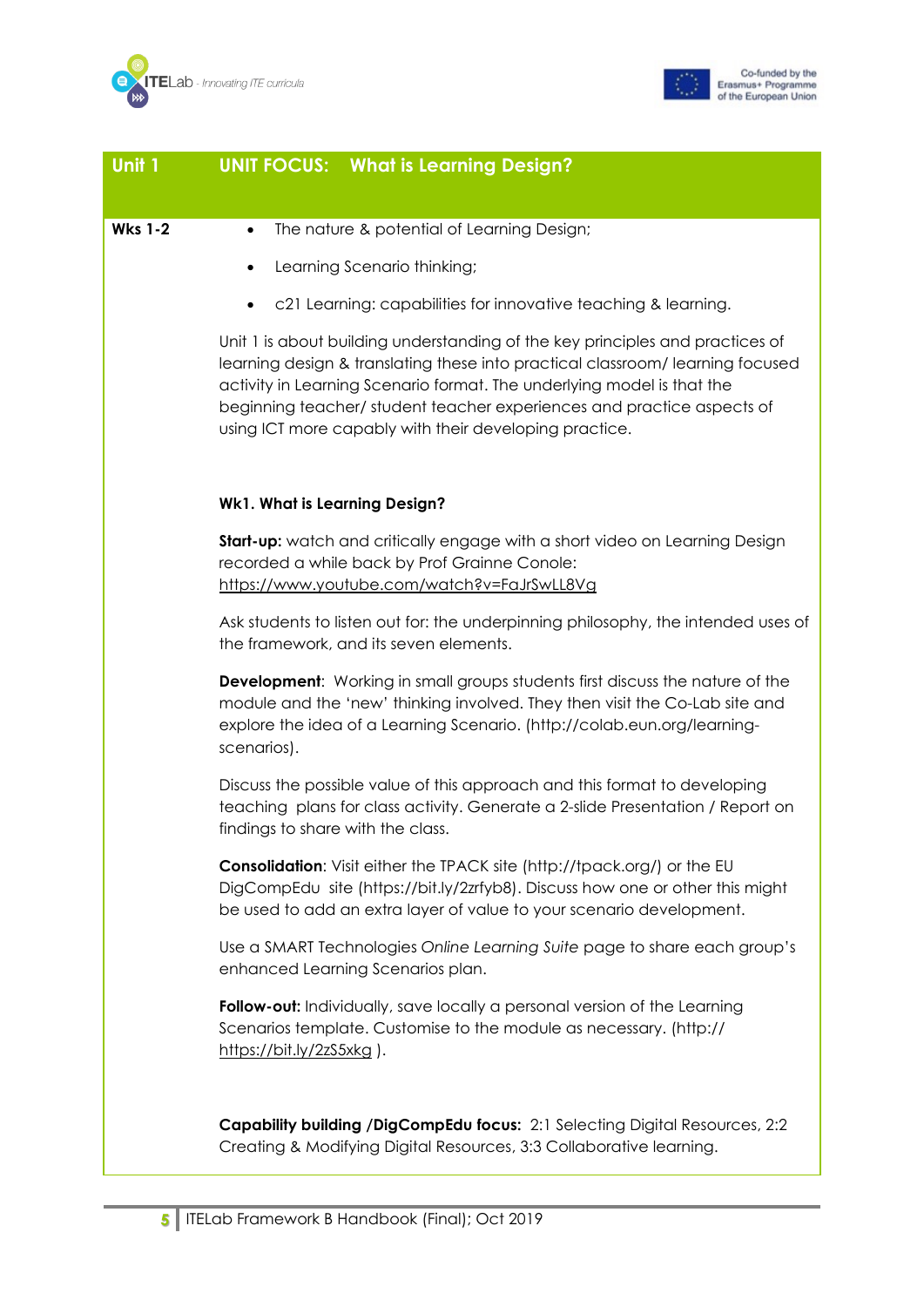



#### **Week 2. c21 Learning: innovative teaching & learning**

**Start-up:** Plenary discussion on the question what is 'innovative teaching'? Taking the short presentation by Abd Karim Alias as a starting point, review as a class the 'commandments' listed: https://www.youtube.com/watch?v=z\_smSLnPLLY

Decide if all / some/ none of these seem to have relevance to their situation.

**Development:** 1: Watch the SMART Technologies Report video here: https://bit.ly/2OTWd8u 2: Have the students work in pairs/small groups to develop a short presentation for sharing on the idea of *education technology capability*. Suggest the SMART Technologies White paper on as a useful source: https://bit.ly/2tNz3pb

3: Suggest a *think, pair, share* activity where they first think about the data offered on p4 of the Report individually and then collaborate with their group members to discuss and refine a group statement. 4: Share outcomes to a Padlet or similar.

**Consolidation**: Using the Padlet List as prompt, hold a class discussion on 'realistic' / 'unrealistic' visions of capabilities as an anchor for 21 century classrooms. Ask the students to identify a series of *One Change suggestions* that they think wold improve the possibility of providing this type of learning setting for learners.

#### **Follow-out:**

Set a Challenge Question such as: What school and system factors better support innovative teaching practices? Refer the students to a research report such as McMorrough et al (2016) at https://bit.ly/2QMcYkk Ask them to be write a short personal blog / account of what they think school should do to encourage 21st century engagement.

**Capability building /DigCompEdu focus**: 1:2 Professional Collaboration, 1:3 Reflective Practice, 2:1 Selecting Digital Resources, 4:2 Analysing evidence.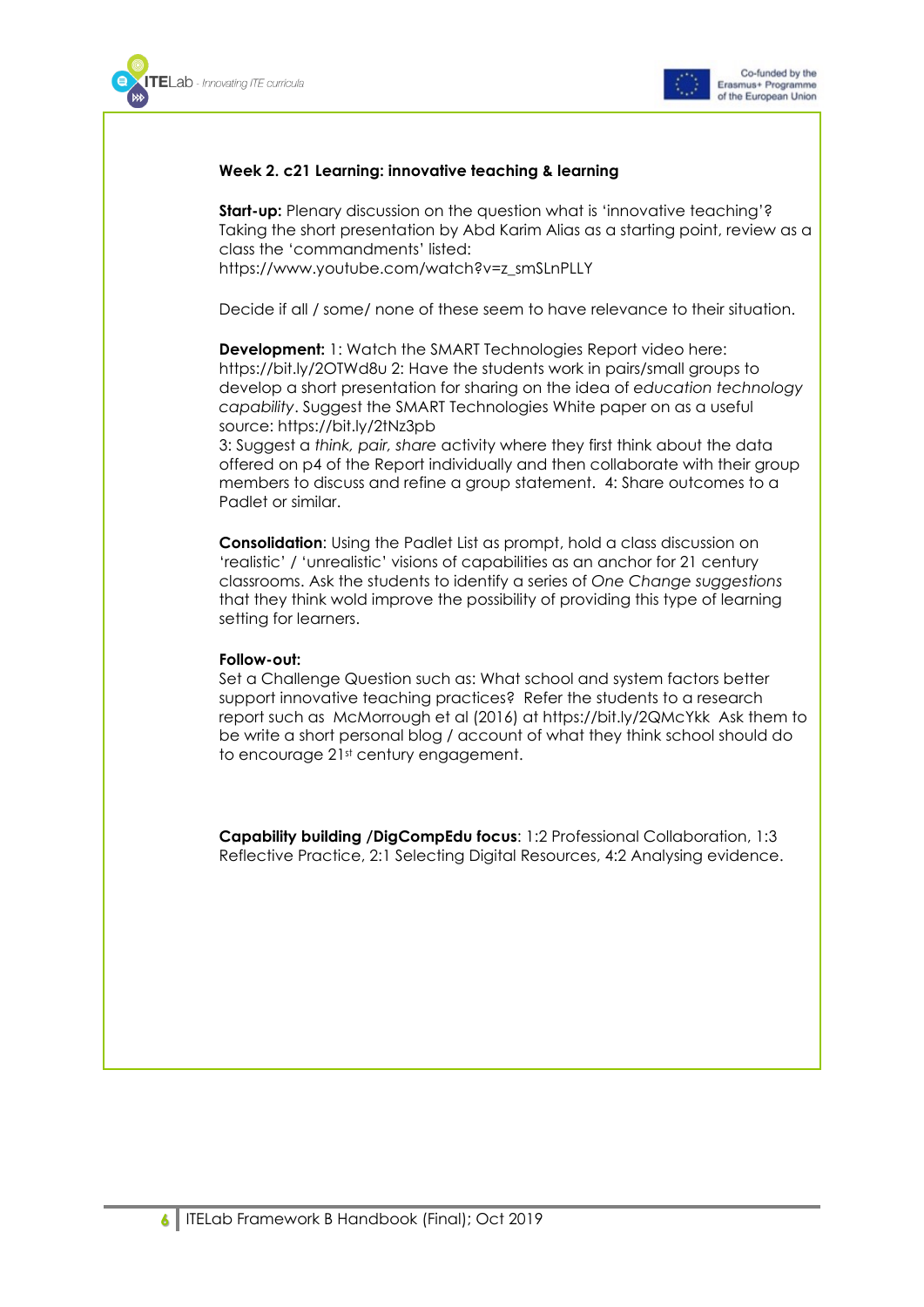



| Unit 2         | <b>UNIT FOCUS: Meeting the Digital Design Challenge; personally</b><br>and with learners.                                                                                                                                                                                                                                                                                                                                                                                                                                                      |
|----------------|------------------------------------------------------------------------------------------------------------------------------------------------------------------------------------------------------------------------------------------------------------------------------------------------------------------------------------------------------------------------------------------------------------------------------------------------------------------------------------------------------------------------------------------------|
| <b>Wks 3-4</b> | Deeper Learning: the use of technology to enhance learning;<br>$\bullet$                                                                                                                                                                                                                                                                                                                                                                                                                                                                       |
|                | Using newly-acquired design knowledge.<br>$\bullet$                                                                                                                                                                                                                                                                                                                                                                                                                                                                                            |
|                | Unit 2 takes the discussion deeper in terms of how design can deepen learning<br>experiences and translate into useful practical classroom/learning activity. The<br>underlying intention in this block is to encourage and support the beginning<br>teacher/student teacher experiences to engage more pedagogically with<br>technology.                                                                                                                                                                                                      |
|                | Wk3. Deeper Learning: the use of technology to enhance learning                                                                                                                                                                                                                                                                                                                                                                                                                                                                                |
|                | Start-up: Watch and then deconstruct the video: How are ocean currents<br>formed? https://bit.ly/2wFBeeN                                                                                                                                                                                                                                                                                                                                                                                                                                       |
|                | Ask students to consider in particular: the way the imagery and the brief,<br>online messages carry the purpose of the lesson/video and other aspects<br>such as music, length etc.                                                                                                                                                                                                                                                                                                                                                            |
|                | <b>Development:</b> 1: Ask them to consider in groups how this video might be built-<br>into a learning activity. Use the Lesson Scenario headings to guide this<br>discussion. 2: Set them to work in groups to 'reverse engineer' one of the<br>example provided at the site of well-developed lesson-plans. Ask each group<br>to pursue a different element / stage of the lesson design. 2: Share findings<br>from the activity and outline the value of this approach and this format to<br>developing teaching plans for class activity. |
|                | <b>Consolidation:</b> Visit the TPACK site (http://tpack.org/) Ask the students to<br>consider how the TPACK headings might be used to better understand a<br>design task like the lesson planning they have just reviewed.                                                                                                                                                                                                                                                                                                                    |
|                | Use a Padlet (or similar) to gather class-wide reflections.                                                                                                                                                                                                                                                                                                                                                                                                                                                                                    |
|                | Follow-out: Set a post-class Challenge such as: Design a learning scenario that<br>makes use of a short media clip such as those considered during the session to<br>anchor a learning activity for a group of your learners. Ask them to share the<br>outcome on a class website / blog & and to comment constructively on one<br>other entry they find there before their next session.                                                                                                                                                      |
|                | Capability building / DigCompEdu focus: 2:1 Selecting Digital Resources, 2:2<br>Creating & Modifying Digital Resources, 3:3 Collaborative learning.                                                                                                                                                                                                                                                                                                                                                                                            |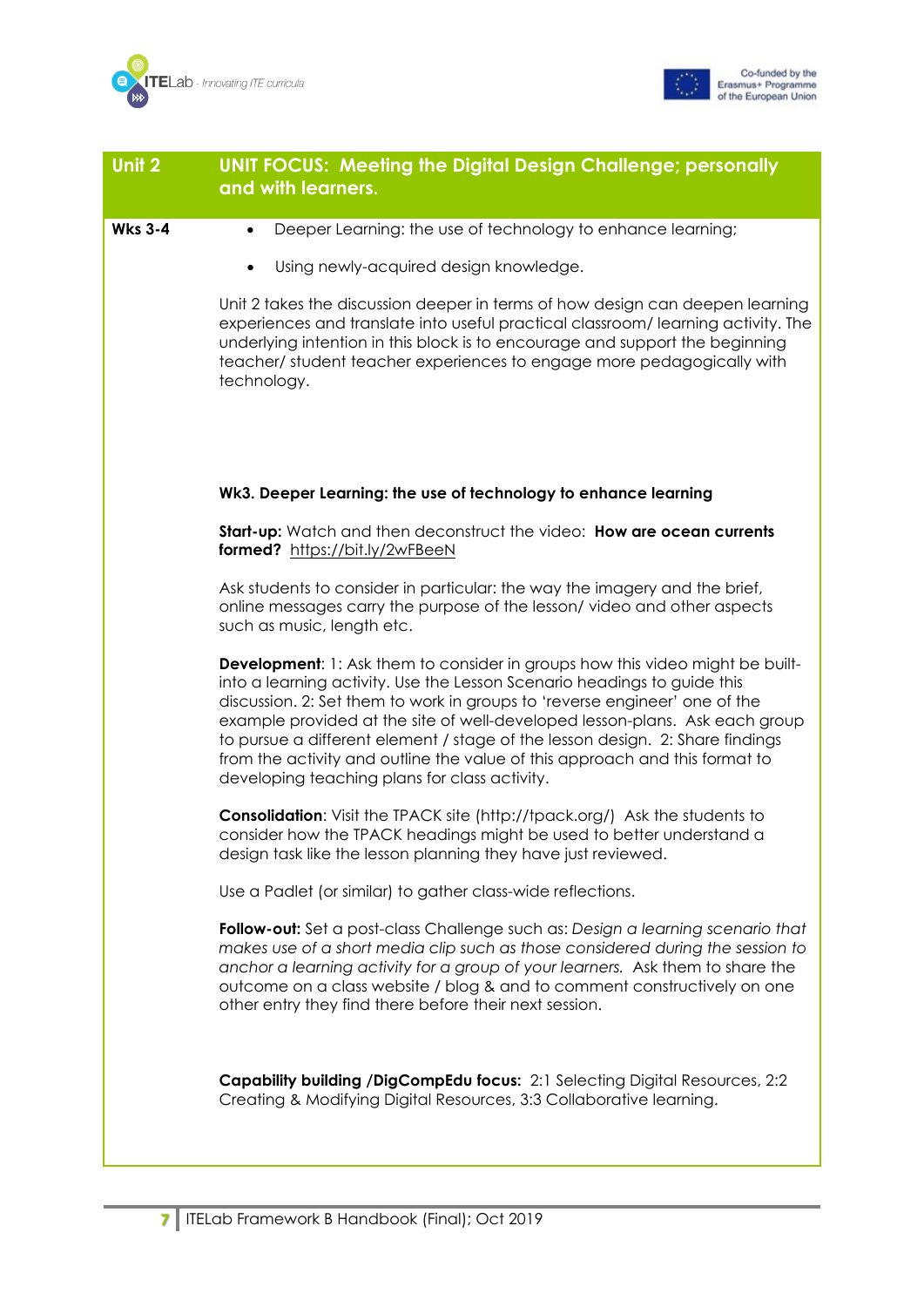



**Week 4. Building Better;** using newly-acquired design knowledge

**Start-up:** Plenary discussion on the idea that it is often better to take and customise than to design from scratch; particularly when using digital elements to support learning.

Decide if this concept is relevance without exception to their situation. Bring up the issue of 'pre-designed' / 'packaged' lessons and the dangers these can present.

**Development:** 1: Direct the students to the eTwinning Project Kits site. [\(https://bit.ly/2MK4HiA](https://bit.ly/2MK4HiA) ) Allow time for them to explore the site. Lead a discussion on the possible value of this and similar 'repositories' of teaching materials & suggested activities. 2: Suggest that they work in subject / interest groups to identify a possible kit that they might use in the near future in a learning setting. Ask them to discuss and decide on what to include / exclude form the range of suggestions offered; and to be able to explain and justify their decisions. 3: Share outcomes in a plenary way.

**Consolidation**: Discuss as a class the value of having a quality mechanism to help guide inclusion / exclusion activities such as the one they have just completed. Suggest that they visit and explore the work of Pollard on reflexive judgement; Pollard (2014)<https://bit.ly/2wDjh1t> . This is a *critical peer review process* based on seven key characteristics of reflective practice. Ask the students to identify ways that using such a framework could aid in their planning and design for learning.

#### **Follow-out:**

Set a Challenge Question such as: What are the advantages and more problematic aspects of using 'pre-designed' lesson materials?

**Capability building /DigCompEdu focus**: 1:2 Professional Collaboration, 1:3 Reflective Practice, 2:1 Selecting Digital Resources, 2:2 Creating & Modifying Digital Resources, 3:3 Collaborative learning, 6.1 Facilitating learners' Information & media literacy, 6.2 Facilitating learners' Digital communication & collaboration.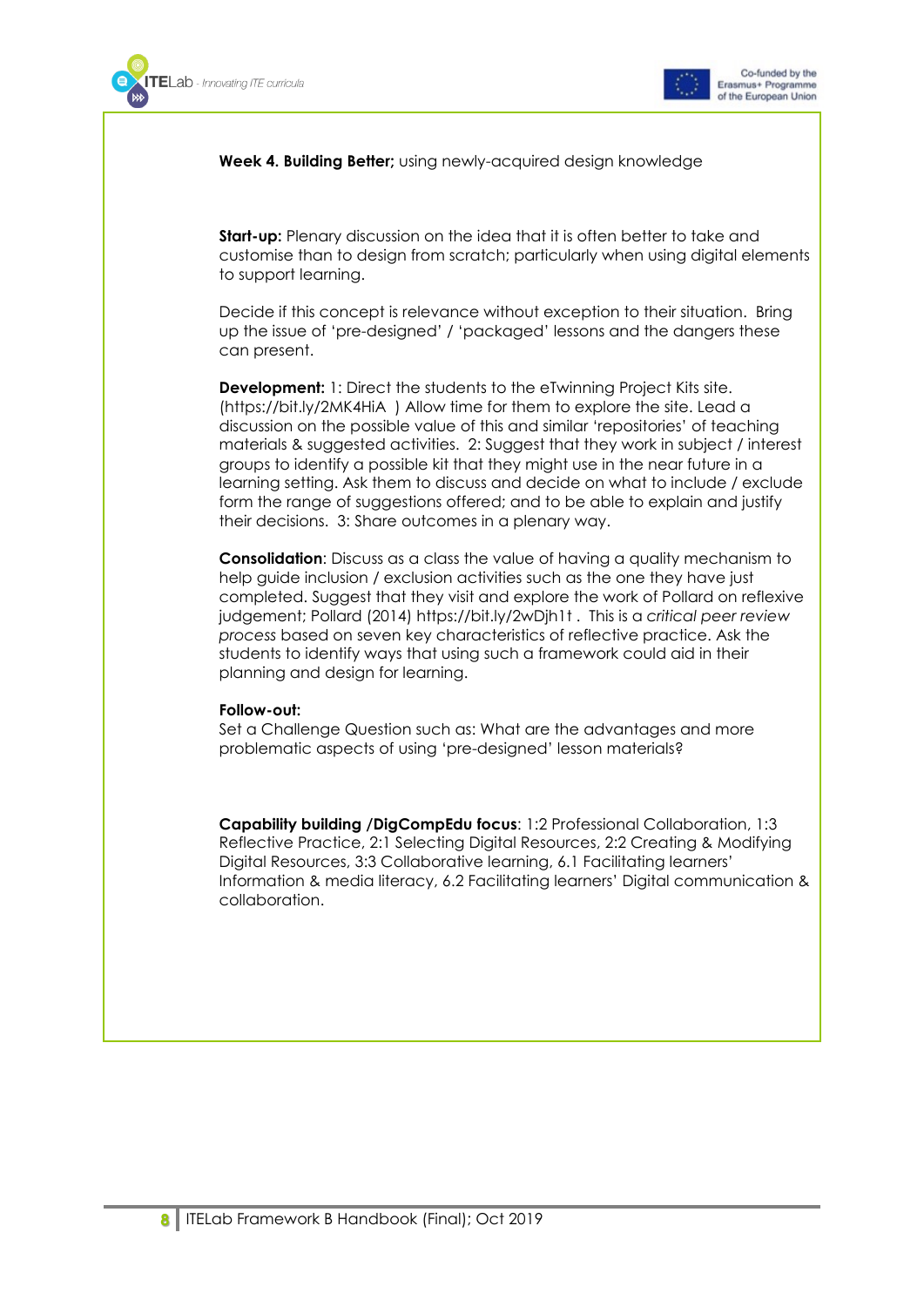



## **Unit 3 UNIT FOCUS: Problems and Projects; design types for better learning.**

#### **Wks 5-6** • **Problem Based Learning**; getting a technical edge;

• **Collaborative On-line Projects;** issues and practices.

Unit 3 moves the focus to how problem-based and task-based learning activities can be enhanced through the careful use of media and technologies and how this can designed into learning and teaching so as to add value to the learning experience, and how accessing online project activities – such as those associated with the idea of 'collaborative on-line' learning can be used to improve learner experiences.

#### **Wk5. Problem-based Learning: getting a technical edge**

**Start-up:** Watch the video used at a leading European university to introduce their students to the concept and practice of problem-based learning (PBL): <https://bit.ly/1MS80YC>

Ask students to consider if this approach may be relevant to their teaching settings: challenge them to find the positive as well as the problematic in the model.

**Development:** 1: Introduce the class to the fie PBL principles advocated for in this Microsoft Document: <https://goo.gl/19eRoF> 2: Have them consider in groups how these principles may be used to guide decisions in relation to the activity stages of the learning scenario design. Use *Lesson Scenario* headings – such as Explore, Map, Make and Remake to direct the work of certain groups. 3: Share outcomes from the activity to the whole-group.

**Consolidation**: Returning to their earlier work on Pollard and reflexive judgement; Pollard (2014)<https://bit.ly/2wDjh1t> . Ask the class to offer an interest group / subject group *critical review of the idea of PBL*.

**Follow-out:** Set a post-class Challenge to post a personal FlipGrid Report on the topic: *What do you see as the two or three key characteristics of 'authentic learning' and how does PBL seek to support these?* Ask them to share their FlipGrid response to an agreed class forum.

**Capability building /DigCompEdu focus:** 2:1 Selecting Digital Resources, 2:2 Creating & Modifying Digital Resources, 3:3 Collaborative learning.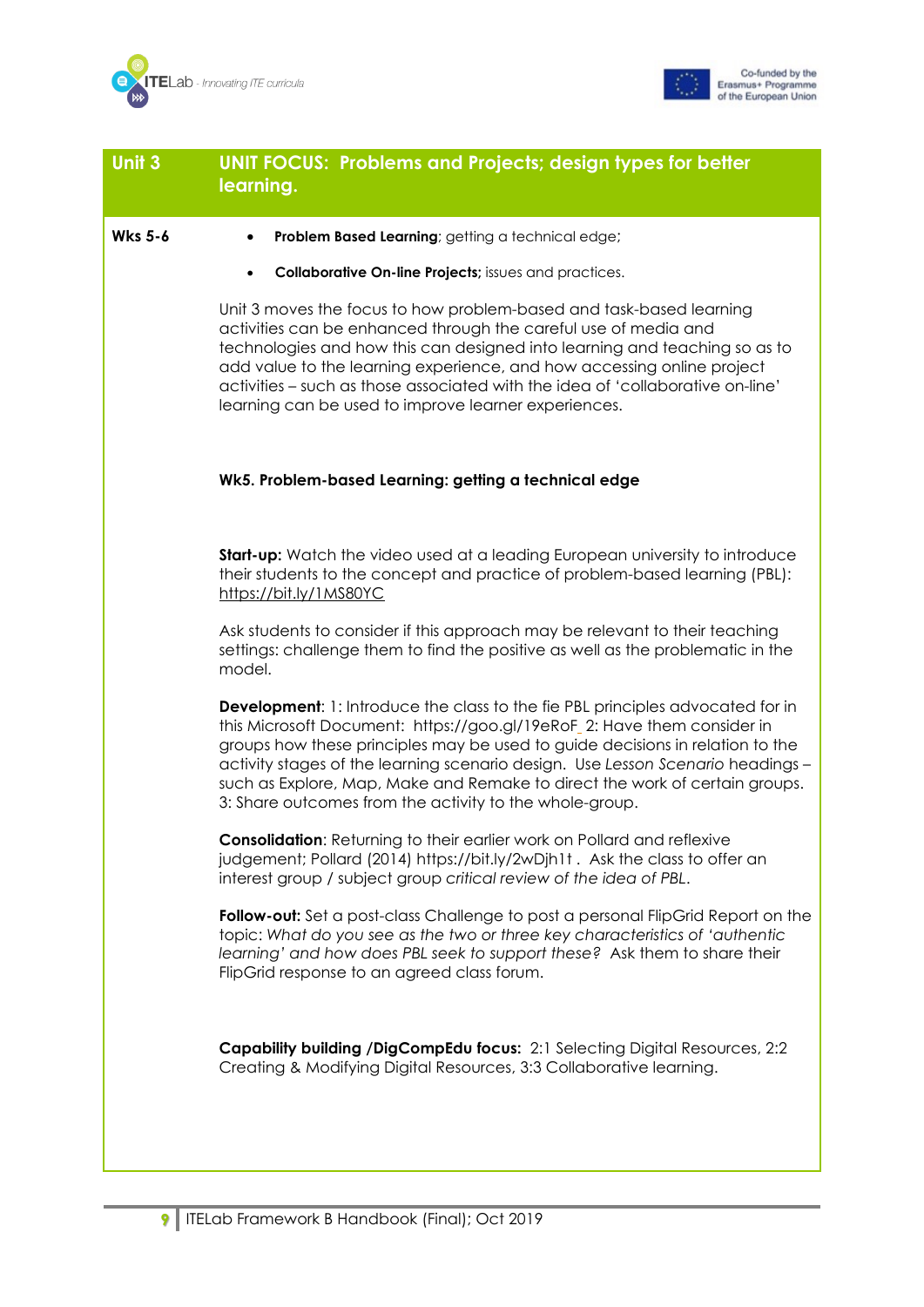



### **Week 6. Collaborative On-line Projects; issues and practices**

**Start-up:** Ask the class to review the SMART Technologies video here: [https://youtu.be/90ZRMvdn\\_ZQ](https://youtu.be/90ZRMvdn_ZQ) and to then make individual reaction notes before doing a think, pair, share activity on the viewing, commenting on what they see as the key pedagogical approaches/teaching and learning activities that have been used in this project.

**Development:** 1: Direct the students to the SMART Technologies site. [\(http://bit.ly/1RRgDpr](https://www.youtube.com/redirect?v=90ZRMvdn_ZQ&event=video_description&redir_token=c_UVxFBAkPeN9OiJ67R1o8z66_R8MTU0MjI4NDcyNUAxNTQyMTk4MzI1&q=http%3A%2F%2Fbit.ly%2F1RRgDpr) ) Ask them to consider in particular the arguments made for the power of the *Learning Suite* ecosystem. 2: Suggest that look closely at SMART Technologies well-articulated approach to using a live/ remote learning environment in support of PBL type activity in engineering classes. 3: Generate a short report in pdf or pptx format on the group's findings. 4: Share the outcomes to a class SMART Learning Suite on Line, here: https://suite.smarttech.com .

**Consolidation**: Discuss as a class the elements that have come together to make this project successful. Discuss also as a class the challenge of designing access for all learners to activities such as those. Direct the class to a site such as<https://www.itu.int/en/ITU-D/Digital-Inclusion/Pages/default.aspx> which articulates well the need and the possible ways to begin working on more inclusive design and materials.

#### **Follow-out:**

Set a Challenge Question such as: *Are there any issues of cultural awareness and ethics that projects like this raise and which need to be addressed in ways that add value to the learning?* [Mention equity and access as needing considerable thought.]

**Capability building /DigCompEdu focus**: 1:3 Reflective Practice, 2:1 Selecting Digital Resources, 2:2 Creating & Modifying Digital Resources, 3:3 Collaborative learning, 5:1 Accessibility & Inclusion, 6.1 Facilitating learners' Information & media literacy.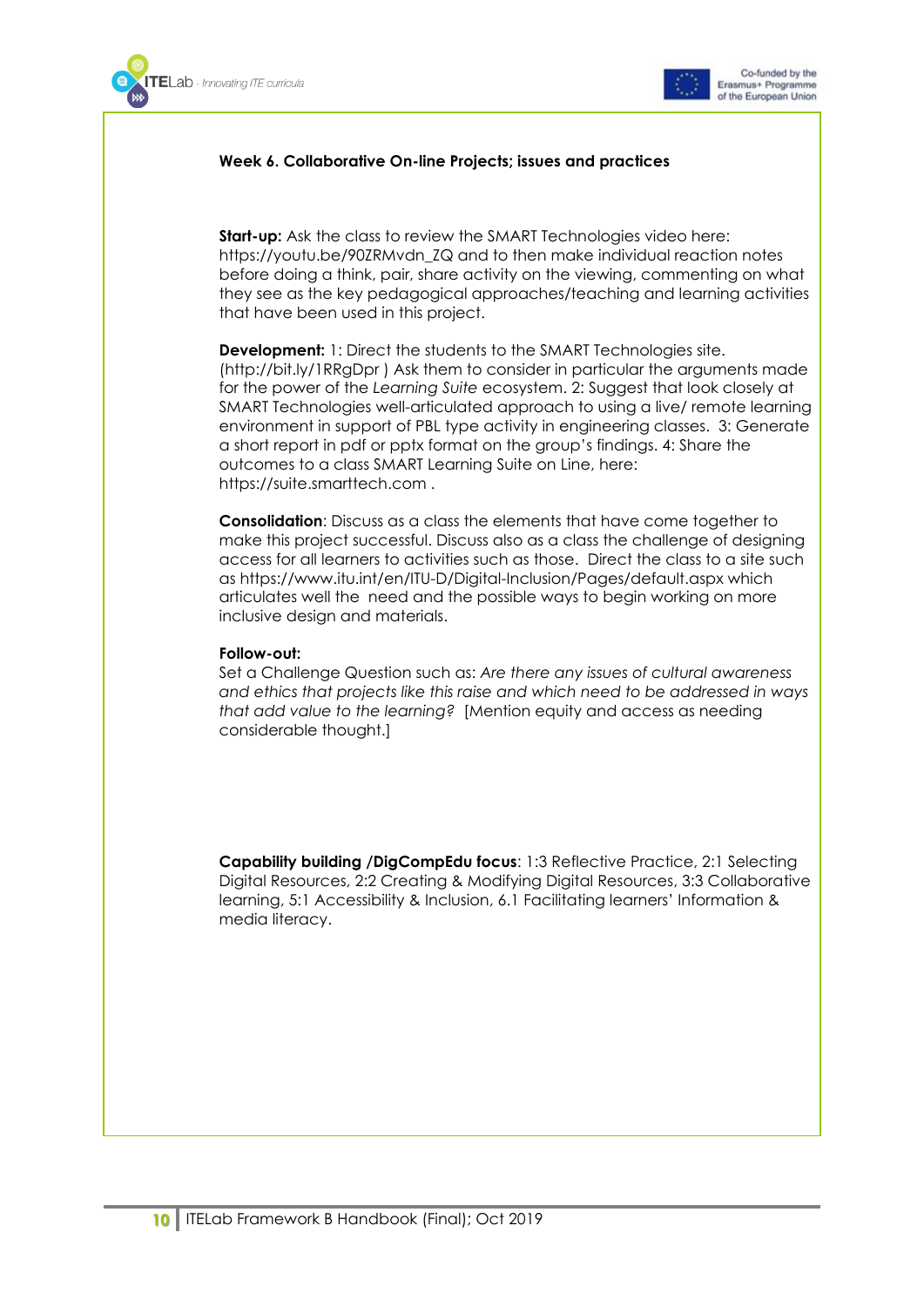



Co-funded by the<br>Erasmus+ Programme<br>of the European Union

## **Module**

#### **Locally Arranged and Locally Framed**

## **Assessment**

#### **The design, production, resourcing, and quality-testing of a set of Learning Scenarios suitable for use with a designated learner group and in a specified setting.** [SUGGESTED]

**Development;**  Pedagogically strong & Technology Enhanced Learning

**Lesson Scenario**

[Locally framed and parametered as appropriate to a 3credit ECTS offering.]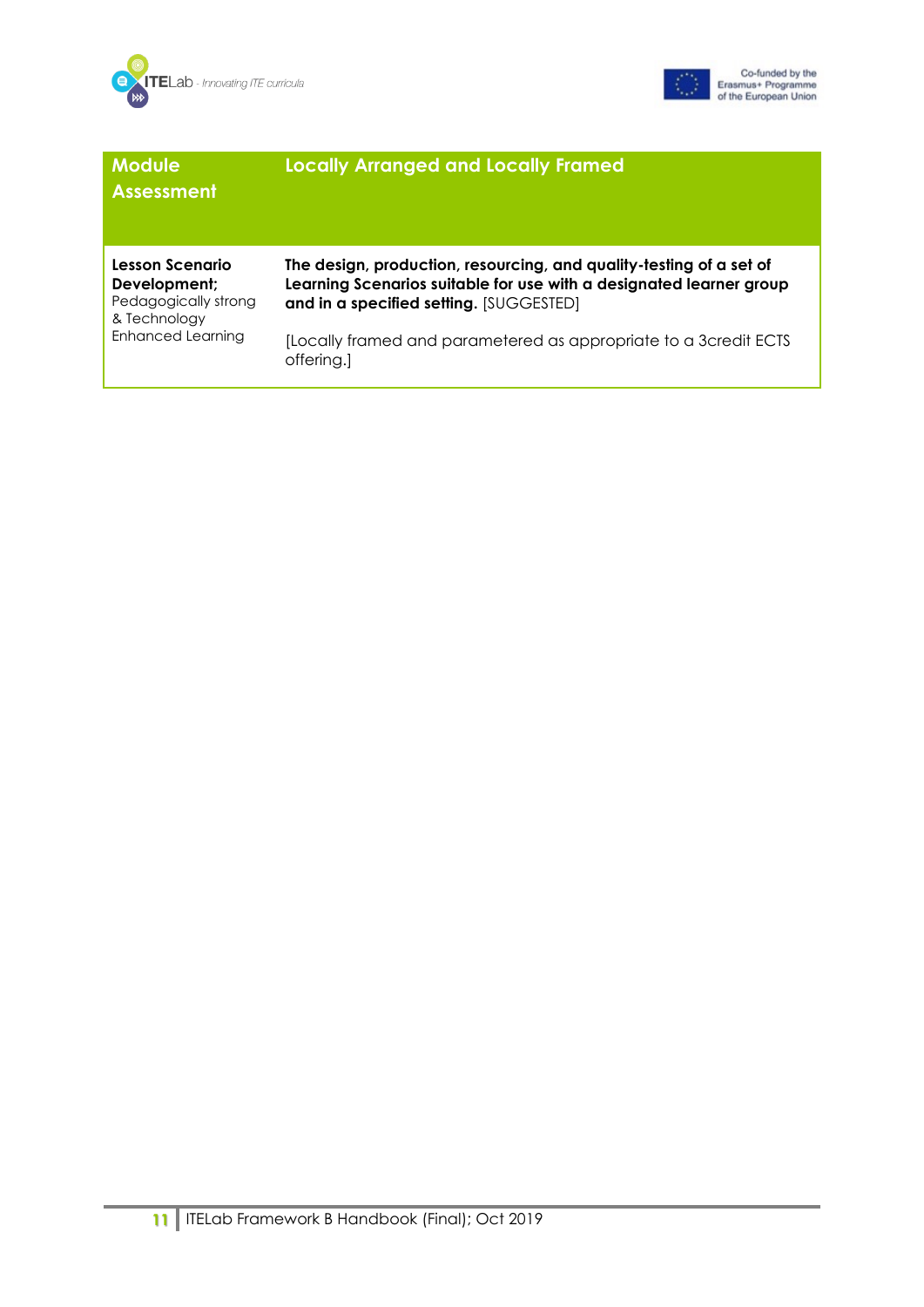





From: Final Report of the DigCompEdu Project: *European Framework for the Digital Competence of Educators; DigCompEdu*, Redecker, C and Punie, Y (eds) (2017) EUR28775 EN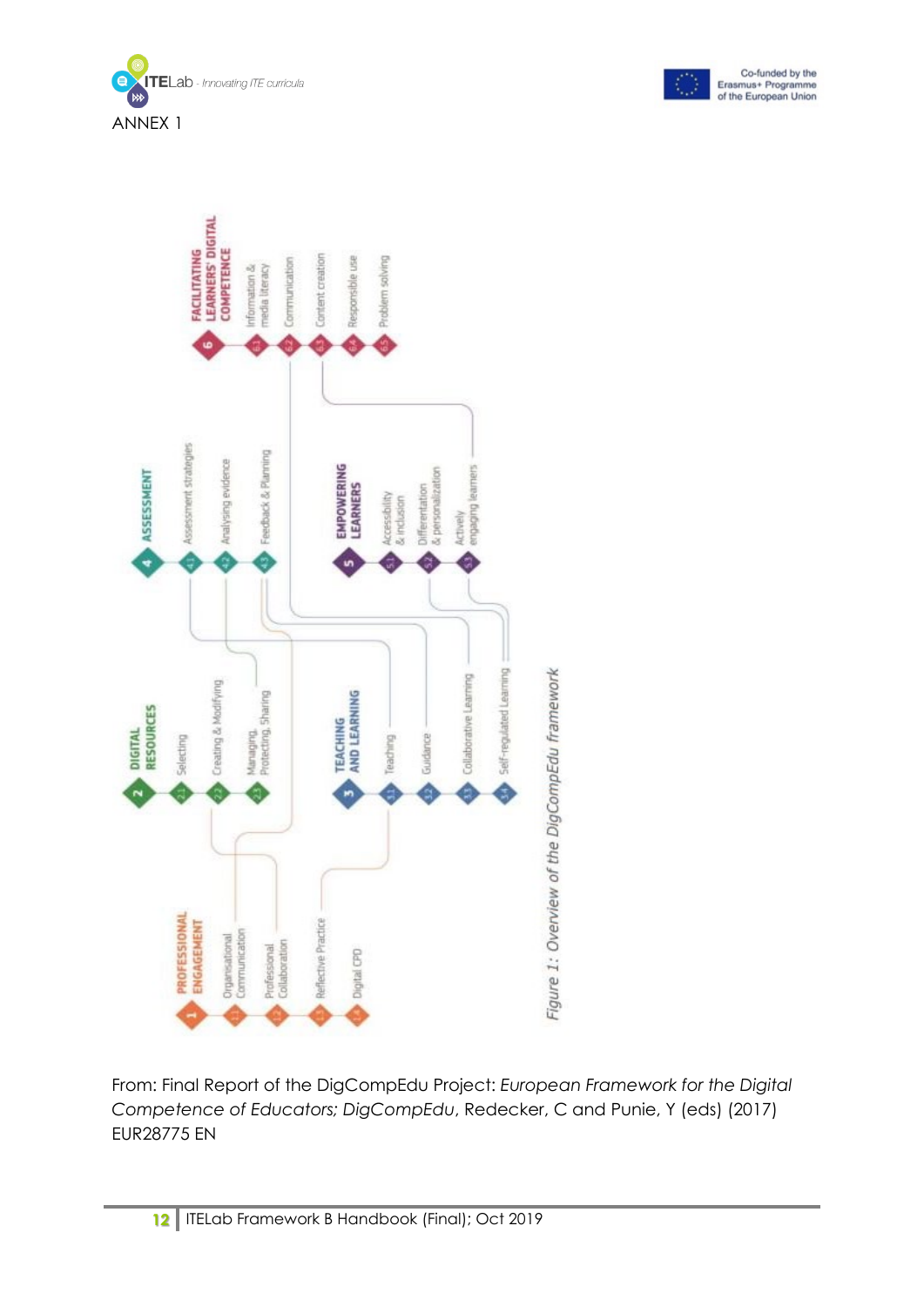



Link to the Learning Scenarios Template:

| $\chi$ CO-LAB<br>Creative<br>Classrooms<br>Lab<br>المسمعة                                          |                                 |                                    |                          |                             |                           |          |                              |  |
|----------------------------------------------------------------------------------------------------|---------------------------------|------------------------------------|--------------------------|-----------------------------|---------------------------|----------|------------------------------|--|
| <b>Scenario Title:</b>                                                                             |                                 |                                    |                          |                             |                           |          |                              |  |
|                                                                                                    | dream                           | explore                            |                          | make                        |                           | re-make  | show                         |  |
| <b>Learning Activities</b>                                                                         | Free thinking,<br>sharing ideas | Looking for and<br>finding content | Structuring<br>thoughts. | Developing or<br>opactising | Interviewing/<br>Feedback | Revising | Performing and<br>presenting |  |
| Time (weeks)                                                                                       |                                 |                                    |                          |                             |                           |          |                              |  |
| Goal<br>(learning outcomes,<br>match to specification)                                             |                                 |                                    |                          |                             |                           |          |                              |  |
| <b>Description</b><br>(of each learning activity)                                                  |                                 |                                    |                          |                             |                           |          |                              |  |
| Learning Environment/s<br>(the physical or virtual<br>setting(s) in which<br>learning takes place) |                                 |                                    |                          |                             |                           |          |                              |  |
| Digital Technologies and<br>Tools                                                                  |                                 |                                    |                          |                             |                           |          |                              |  |
| Roles<br>(teacher, students,<br>parents, experts, etc.)                                            |                                 |                                    |                          |                             |                           |          |                              |  |
| Erasmus+                                                                                           | European<br>Schoolnet           |                                    |                          |                             |                           |          |                              |  |
| H                                                                                                  |                                 |                                    |                          |                             |                           |          |                              |  |

[http://colab.eun.org/c/document\\_library/get\\_file?uuid=3a379a60-ef14-43d6-89f2](http://colab.eun.org/c/document_library/get_file?uuid=3a379a60-ef14-43d6-89f2-d454cdb5004c&groupId=5897016) [d454cdb5004c&groupId=5897016](http://colab.eun.org/c/document_library/get_file?uuid=3a379a60-ef14-43d6-89f2-d454cdb5004c&groupId=5897016)